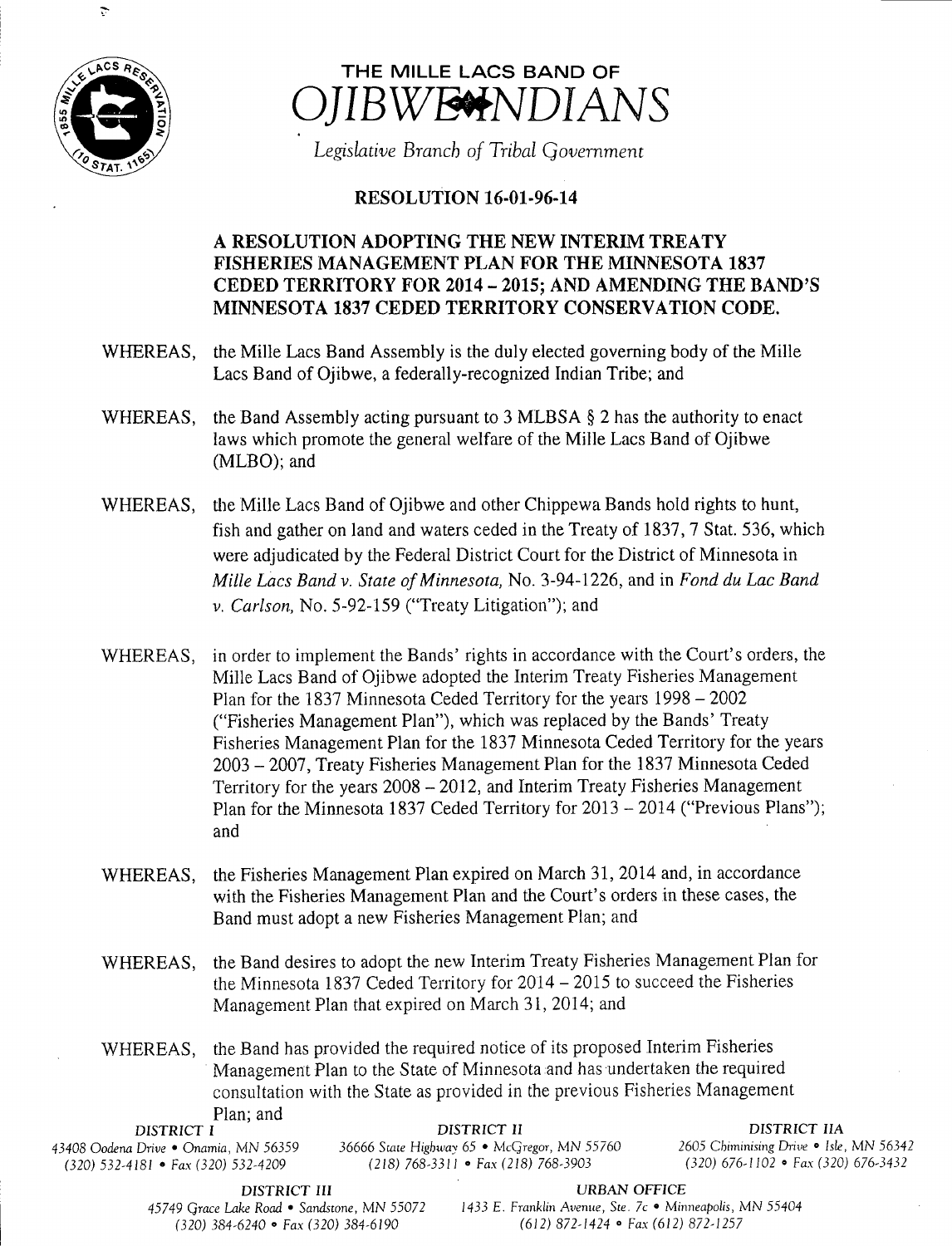Joint Resolution 16-01-96-14 Page 2 of 2

NOW THEREFORE BE IT RESOLVED, that the Mille Lacs Band Assembly hereby:

- 1. Adopts the Interim Treaty Fisheries Management Plan for the Minnesota 1837 Ceded Territory for 2014 — 2015 ( April 2014) ( <sup>a</sup> copy of which is attached to this resolution) to succeed the Fisheries Management Plan that expired on March 31, 2014, provided that this adoption shall be effective upon the adoption of the new Plan by all of the plaintiff and plaintiff-intervenor Bands in the Mille Lacs and Fond du Lac cases;
- 2. Amends the Tribe's 1837 Conservation Code for the Minnesota Ceded Territory as reflected in the attached enclosure; and
- 3. Directs its attorney and Commissioner of Natural Resources to work with the other Bands and the Great Lakes Indian Fish and Wildlife Commission to ensure that proper notice of the Band's action taken in this resolution is provided to all necessary parties.

WE DO HEREBY CERTIFY, that the foregoing resolution was duly concurred with and adopted at <sup>a</sup> regular session of the Band Assembly in Legislative Council assembled, a quorum of legislators being present held on the  $8<sup>th</sup>$  day of April, 2014 at Aazhoomog, Minnesota by a vote of  $\mathcal{Z}$  FOR;  $\mathcal{D}$  AGAINST,  $\mathcal{D}$  SILENT.

IN WITNESS WHEREOF, we, the Band Assembly hereunto cause to have set the signature of the Speaker of the Assembly.

Curt Kalk, Speaker of the Assembly

OFFICIAL SEAL OF THE BAND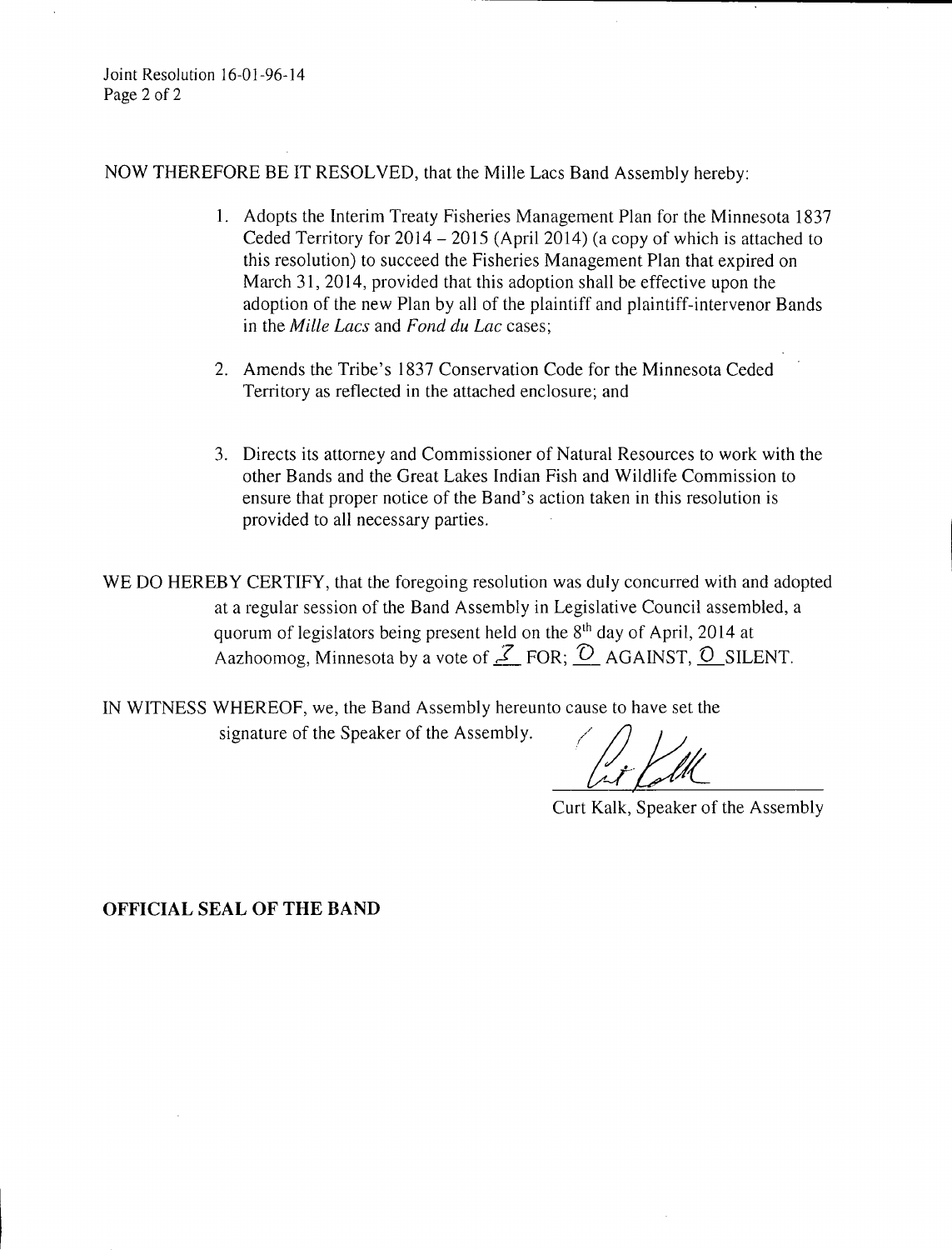### INTERIM TREATY FISHERIES MANAGEMENT PLAN FOR THE 1837 MINNESOTA CEDED TERRITORY  $FOR$  2014-2015

#### April 2014

#### Part I: Introduction.

The purpose of this interim plan is to set forth the management intent of the Mille Lacs, Fond du Lac, Bad River, Lac Courte Oreilles, Lac du Flambeau, Mole Lake (Sokaogon), Red Cliff and St. Croix Bands ( the Bands) for the exercise of treaty fishing rights in the' Minnesota portion of the 1837 ceded territory during 2013-2014. The Bands have adopted and are revising Minnesota 1837 Treaty Conservation Codes ("Conservation Codes") that include (in chapter 9) provisions regulating their members' fishing activities in the Minnesota ceded territory. This management plan complements the Conservation Codes.

The treaty rights of the Bands to hunt, fish and gather in the 1837 ceded territory were confirmed in August 1994, March 1996, and January 1997 by the federal district court in Mille Lacs Band v. State of Minnesota, No. 3-94-1226, and in March 1996 by the federal district court in Fond du Lac v. Carlson, No. 5-92-159, and were affirmed on appeal by the United States Court of Appeals for the Eighth Circuit (124 F.3d 904 ( $8<sup>th</sup>$  Cir. 1997)) and the United States Supreme Court (526 U.S. 172 (1999)).

This interim plan replaces the Bands' Interim Treaty Fisheries Management Plan for the <sup>1837</sup> Minnesota Ceded Territory for the Years 2013- 2014 (" 2013- 2104 Plan"). In the past few years, State and Band biologists have identified long-term declining trends in assessment gill net catches for walleye in Mille Lacs Lake, and the fall 2013 gill net catches were near the lowest on record in a survey that extends back several decades. In July 2012, the State and the Bands formed <sup>a</sup> modeling team to critically evaluate the data and procedures used for estimating the walleye harvestable surplus, to consider alternatives to the current approach, and to evaluate the management implications of such alternatives for both state and Band fisheries. The modeling team has made considerable progress but its work is still ongoing. In January 2014, the State and the Bands agreed to reduce the harvestable surplus of Mille Lacs Lake walleye by 76 percent from 250, 000 to 60, 000 pounds) to prevent spawner biomass from declining further. In light of the ongoing work of the modeling team and the substantial reduction in the harvestable surplus, the Bands are adopting this interim management plan for one- year only. It provides for <sup>a</sup> <sup>76</sup> percent reduction in the Bands' total annual walleye quota for Mille Lacs Lake. And, because it is only <sup>a</sup> one- year plan, it will allow the Bands to consider additional management changes in subsequent years in light of the ongoing work of the modeling team and any other new information that may become available.

The courts in the Mille Lacs and Fond du Lac cases have not made <sup>a</sup> judicial allocation of fishery resources in the Minnesota 1837 ceded territory. Like the 2013-2014 Plan and previous plans, this interim management plan does not purport to provide for the full harvest of what the Bands believe to be their full treaty share of such resources. The Bands' management approach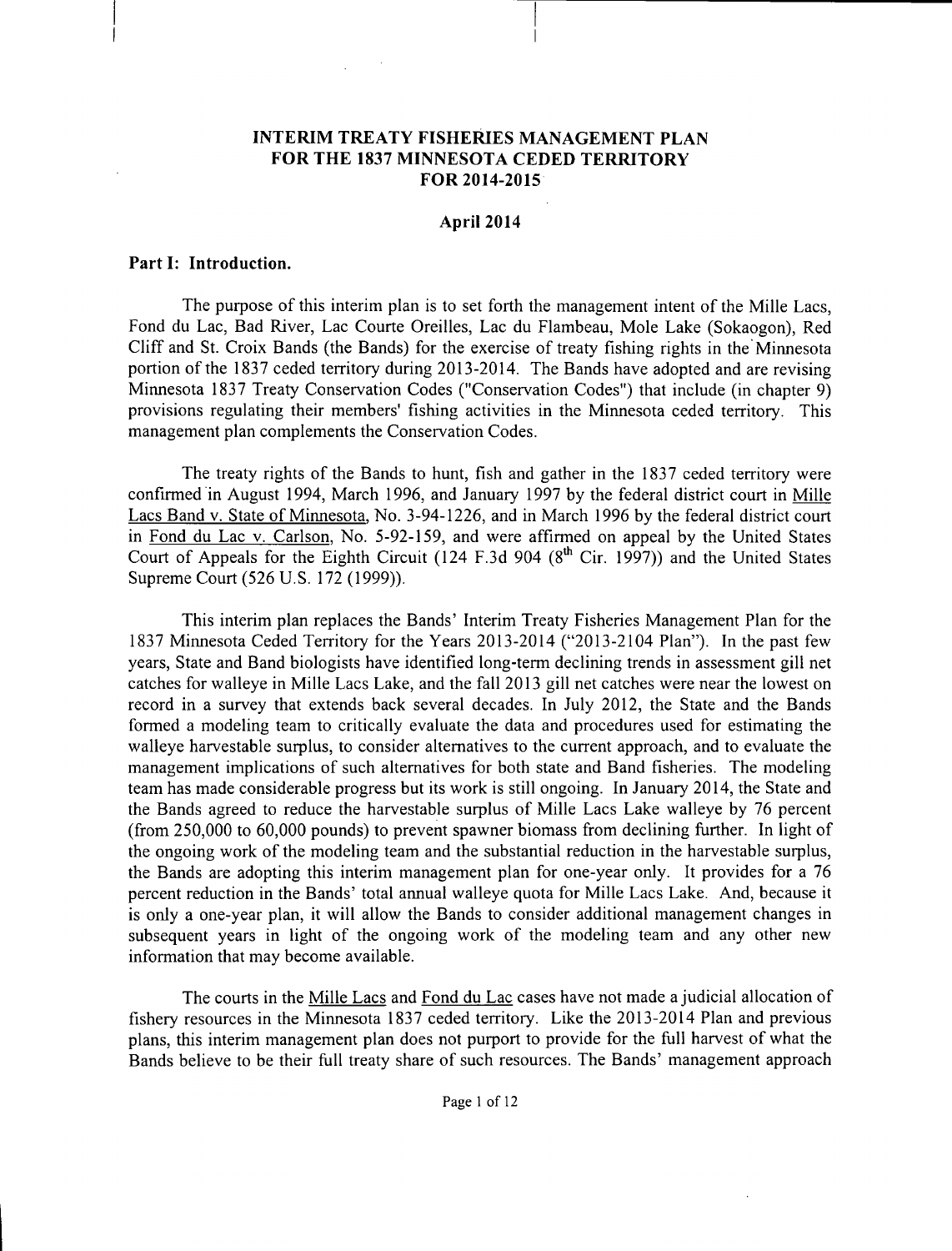as set forth in this interim plan is not intended to limit, waive or modify the Bands' full treaty entitlement and any such construction of this plan is improper and unauthorized.

Depending on the progress made by the modeling team, the Bands intend to prepare either another interim or <sup>a</sup> new multi-year plan to replace this plan upon its expiration. After the January 2015 meeting of the Minnesota 1837 Ceded Territory Fisheries Committee, the Bands will provide <sup>a</sup> draft of the next plan to the State, and will seek to reach agreement with the State on the management measures incorporated therein before implementing it. The Bands propose that disputes (if any) regarding the next plan be resolved in accordance with the dispute resolution procedure adopted by the court in the Mille Lacs and Fond du Lac cases.

### Part II. Mille Lacs Lake.

The following management measures will be adopted for Mille Lacs Lake.

## A. Hook and Line, Ice Spearing, Setline, Set or Bank Poles, and Harpooning and Archery Equipment.

1. The Conservation Codes authorize fishing in Mille Lacs Lake by hook and line, ice spearing, setline, set or bank poles, and harpooning and archery equipment. Except for harpooning and archery equipment, these methods can be used to harvest largemouth and smallmouth bass, walleye, northern pike, muskellunge, rock bass, bluegill, crappie, pumpkinseed, yellow perch, cisco (tullibee), and rough fish. Harpooning and archery equipment may be used to take rough fish only.

2. Except for open-water spearing of walleye and northern pike, the Bands intend to manage these fisheries in accordance with the bag limits and other applicable regulatory provisions in the Conservation Codes. The Bands will require an open-water spearing permit in all instances but may authorize the use of <sup>a</sup> valid Tribal Identification Card in lieu of <sup>a</sup> general fishing permit for all other methods ( except netting as provided in Section II.B below) on Mille Lac Lake. The Bands' experience has shown that Band member harvest using methods other than open-water spearing and netting has been minimal, and they do not anticipate this will change. The Bands will rely upon the processes and procedures of the Minnesota 1837 Ceded Territory Fisheries Committee to evaluate effort and catch in these fisheries.

3. The Bands will not authorize open-water spearing of muskellunge during the term of this plan. Open-water spearing of walleye is subject to the additional management provisions described in Section II.B below.

## B. Open-Water Spearing for Walleye and Netting.

1. The Conservation Codes also authorize netting in Mille Lacs Lake. In addition to the applicable regulatory provisions in the Codes, the Bands intend to manage open-water spearing for walleye and netting in accordance with the provisions set forth in this section.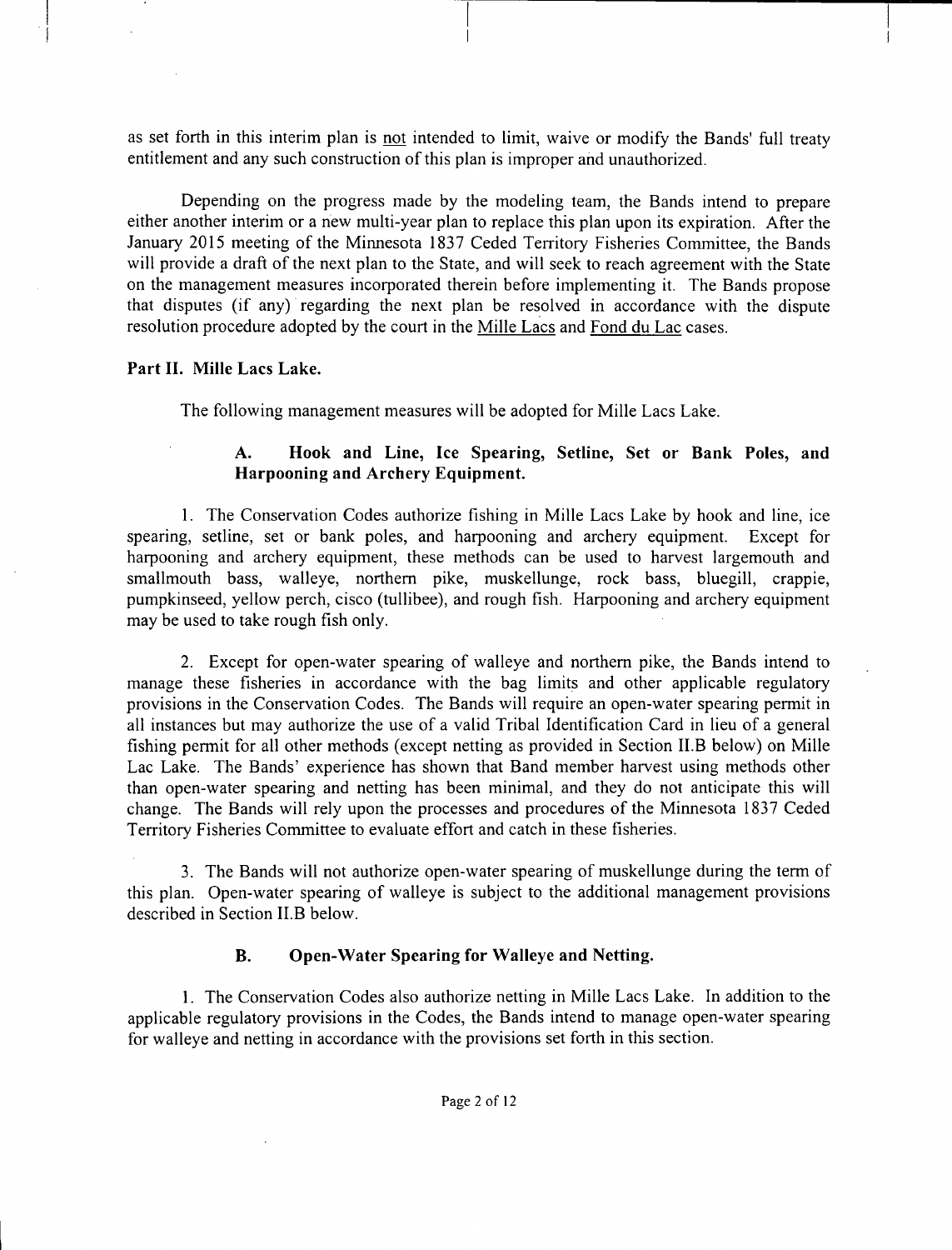2. For purposes of this interim plan, the Bands' principal objectives for these fisheries in Mille Lacs Lake are to provide for the following:

--open-water spearing of northern pike;

--open-water spearing of walleye;

--netting of walleye;

--netting of yellow perch;

--netting of burbot; and

--netting of tullibee.

3. To meet these objectives, the Bands intend to manage open-water spear fisheries for northern pike, open-water spear and net fisheries for walleye, and net fisheries for yellow perch, burbot and tullibee,<sup>1</sup> on the basis of annual quotas or caps for each Band for each species in addition to other applicable provisions of the Conservation Codes. When a Band's quota for one of these species is taken, fishing by that Band for that species by these methods will be closed, unless another Band releases <sup>a</sup> portion of its own quota to that Band. Moreover, all gillnetting (for any species) by a Band will be closed when that Band's quota for any of these species or the cap on its harvest of northern pike is taken, unless another Band releases <sup>a</sup> portion of its quota or cap to that Band. As set forth above, the Bands will not authorize open-water spearing for muskellunge. Except when fishing for tullibee, the Bands will require that all gillnets have <sup>a</sup> minimum mesh size of 1.25 inches (bar measure), in addition to the provisions for maximum mesh sizes in the Model Conservation Codes. The Bands will require the use of <sup>a</sup> minimum mesh size of 1.75 inches (bar measure) when fishing for tullibee with gillnets.

4. The 2014-2015 quotas for each Band for walleye, yellow perch, burbot and tullibee<sup>2</sup> will be determined in accordance with the Inter-tribal Protocol set forth in Part V below, subject to the following limitations on the total annual quotas for these species for all Bands:

a. The total 2014-2015 quotas for all Bands for walleye will be 17,100 pounds.

b. The total 2014-2015 quotas for all Bands for yellow perch will be 135, 000 pounds, less the amount reasonably anticipated to be harvested in the fisheries described in Part II.A above.

5. The 2014-2015 cap for each Band's northern pike harvest in spear and net fisheries will be determined in accordance with the Inter-tribal Protocol set forth in Part V below,

<sup>&</sup>lt;sup>1</sup> Currently there are no annual quotas for the Bands burbot and tullibee net fisheries. These quotas were removed at the January 2008 meeting of the 1837 Minnesota Ceded Territory Fisheries Committee.

 $2$  See note 1, above.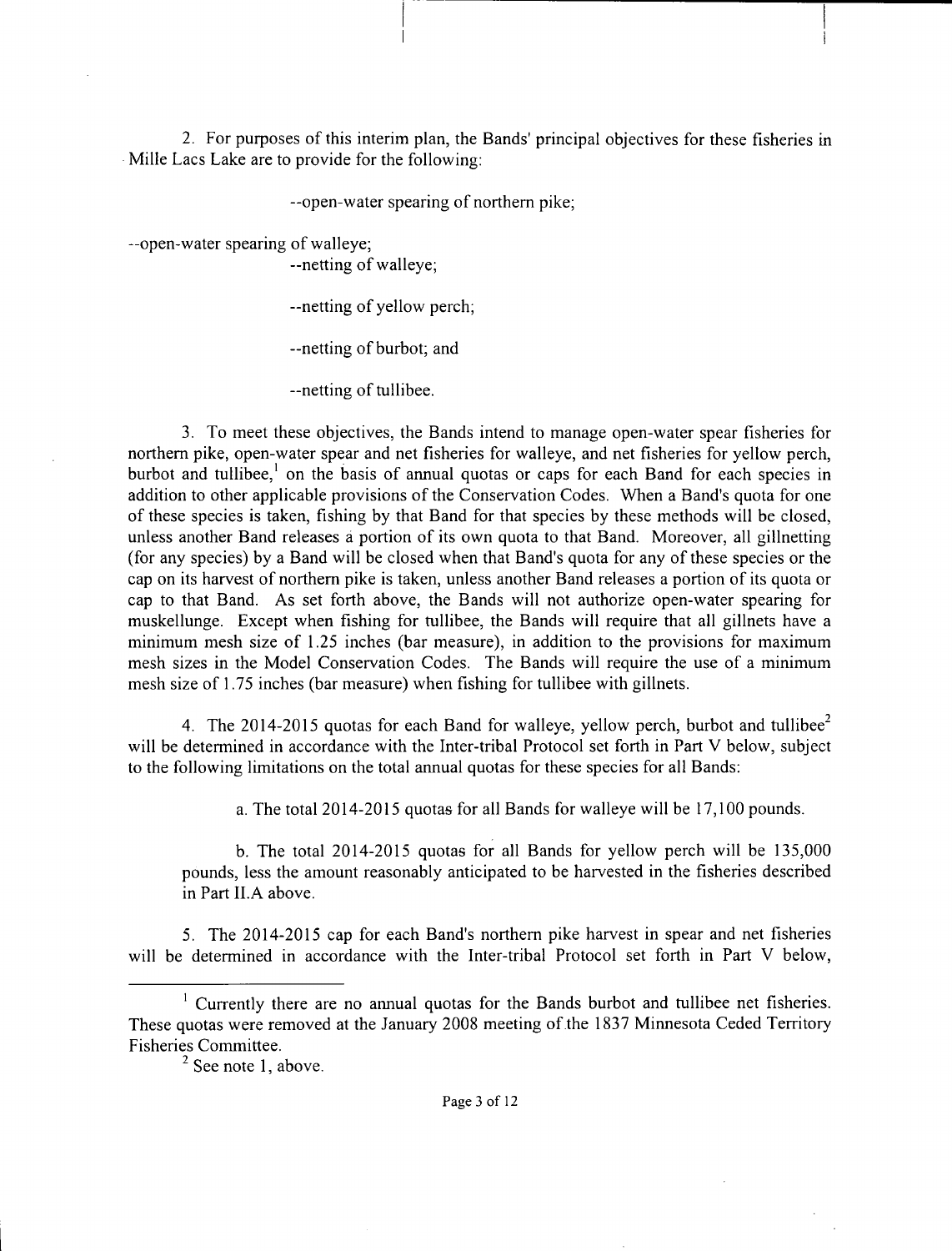provided that the total annual cap on northern pike harvests by all Bands in these fisheries will be 50, 000 pounds, less the amount reasonably anticipated to be harvested in other treaty fisheries provided for in Part II.A above.

6. The Bands will not authorize open-water spearing or netting for muskellunge under this plan. The Bands will require that all muskies in nets ( including gillnets) that are capable of surviving when the net is lifted be released, and require that all muskies not capable of surviving be surrendered in accordance with Model Code Section 9. <sup>17</sup> of the Conservation Codes. If the numbers of muskellunge in nets exceed five (5) percent of the estimated muskellunge population, the Bands will initiate time and/or area closures to reduce further capture of muskellunge in nets. Also, the Bands will require that any muskies taken by mistake while spearing for northern pike will also be surrendered in accordance with Model Code Section 9. <sup>17</sup> of the Conservation Codes.

7. The Bands will limit soak times and/or fishing effort to avoid exceeding the annual quotas or caps which are established under this plan. For gillnet fisheries, as a Band's cumulative catch of <sup>a</sup> species approaches its quota or cap, the Biological Services Director of the Great Lakes Indian Fish and Wildlife Commission (" Biological Services Director") will estimate the harvest per hundred feet of gillnet on the basis of the harvest in the three most recent fishing days and other relevant harvest trend data, and limit the number of permits issued for the next day such that the anticipated harvest will not exceed the amount remaining under the quota or cap.

8. The Bands will monitor all open-water spear and net harvests in accordance with the provisions of the Conservation Codes. All fish taken by open-water spearing and netting will be identified to species, counted and weighed in the aggregate. For spearing, length and sex will be taken from the first 100 walleye and from all walleye in the last boat per designated landing. For gillnetting, length and sex will be collected from walleye landed by <sup>a</sup> randomly selected gillnetter per mesh size fished on each day of gillnet fishing. The Bands will seek to obtain such data from <sup>50</sup> walleye per mesh size fished per day, and if necessary, will select additional gillnetters until this sampling target has been met. Additional fish may be measured upon request by law enforcement personnel.

9. The Bands' management approach, as set forth in this interim plan, is intended to improve the viability of the treaty spear fishery in Mille Lacs Lake, commensurate with the current status of the walleye population in Mille Lacs Lake and the interests, needs, and desires of Band members. The incremental growth in the treaty gill-net fishery that has taken place since 1998 has not been accompanied by <sup>a</sup> similar pattern of growth in the spear fishery. Throughout this time period, treaty spearers have frequently indicated it is difficult to harvest legal- sized fish from Mille Lacs Lake under the existing maximum size limits for spearing. As <sup>a</sup> result, many tribal fishermen and women view spearing as <sup>a</sup> less viable harvest method than gill-netting in Mille Lacs Lake. This is reflected by the fact that spearing has comprised only 6% of the overall treaty walleye harvest from Mille Lacs Lake since 1998. At the same time, based on their evaluation of the walleye population and the work to date by the modeling team, State and Tribal managers are attempting to identify measures that will reduce fishing and natural mortality on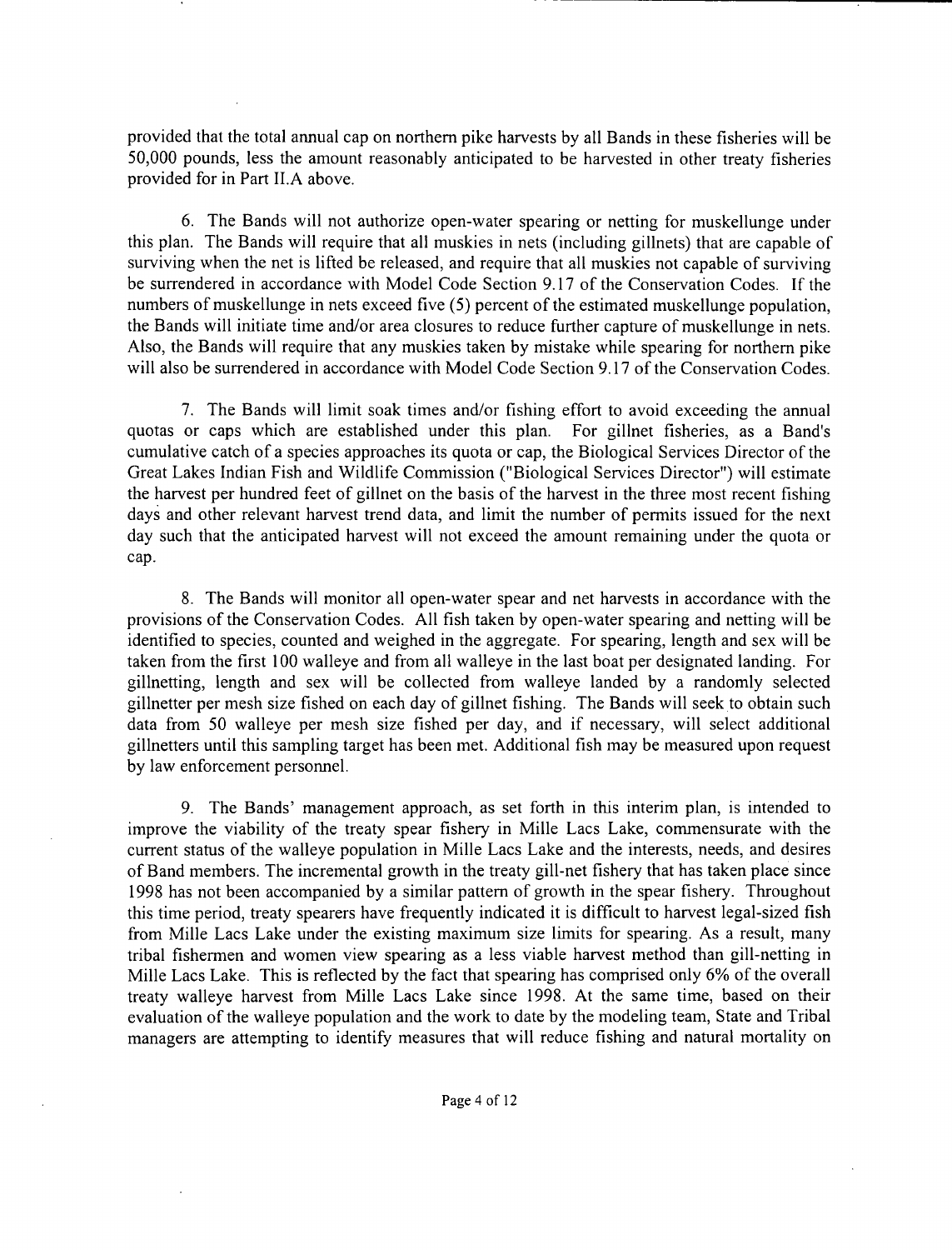younger walleye and to determine harvest tactics that will minimize the conservation risk to the walleye population. Allowing spearers to harvest larger fish may help meet these objectives.

Therefore, the Bands have eliminated the size limit for walleye spearing on Mille Lacs Lake under this one-year interim plan, unless the modeling team reports that this might create <sup>a</sup> conservation concern. If there is such <sup>a</sup> concern, the Bands will only increase the maximum size limit for walleye spearing on Mille Lacs Lake under this one- year interim plan to 22 inches, with the exception of one fish from 22 to 24 inches and one fish of any size. This regulation change allows for the increased viability of spearing as <sup>a</sup> harvest method and seeks to reduce sources of mortality on younger walleye and establish harvest tactics that will minimize conservation concerns.

As part of this interim plan, if the Commissioner in consultation with the Biological Services . Director determines that the elimination of the size limit or the adoption of an increased size limit is causing <sup>a</sup> conservation concern, the Commissioner is authorized to impose <sup>a</sup> size limit or reduce the existing size limit through the issuance of <sup>a</sup> Commissioner' <sup>s</sup> Order as follows:

a. If the existing regulation under this interim plan does not include <sup>a</sup> size limit for walleye spearing on Mille Lacs Lake, the Commissioner's Order may impose a maximum size limit for walleye spearing of 22 inches, with the exception of one fish from 22 to 24 inches and one fish of any size; or

b. If the existing regulation under this interim plan provides for <sup>a</sup> maximum size limit for walleye spearing on Mille Lacs Lake of 22 inches, with the exception of one fish from 22 to 24 inches and one fish any size, the Commissioner's Order may reduce the maximum size limit for walleye spearing to 20 inches, with the exception of one fish from 20 to 24 inches and one fish of any size.

Upon completion of this management plan, the Biological Services Division in consultation with the Commissioner shall provide the Bands with <sup>a</sup> report evaluating this regulation change and <sup>a</sup> recommendation to restore the original regulation or to continue or modify this regulation change in the next plan.

10. In light of the current status of the walleye population in Mille Lacs Lake coupled with the 76 percent reduction in the Bands' total annual walleye quota in Mille Lacs Lake compared to the previous plan, the Bands have decided for the duration of this one- year plan, to prohibit the commercial harvest of walleye for Mille Lacs Lake.

#### Part III: Other Lakes.

## A. Management of Treaty Fishing by Hook and Line, Ice Spearing, Setline, Set or Bank Poles and Harpooning and Archery Equipment.

1. The Conservation Codes authorize fishing in lakes other than Mille Lacs Lake by hook and line, spearing through the ice, setline, set or bank poles, and harpooning and archery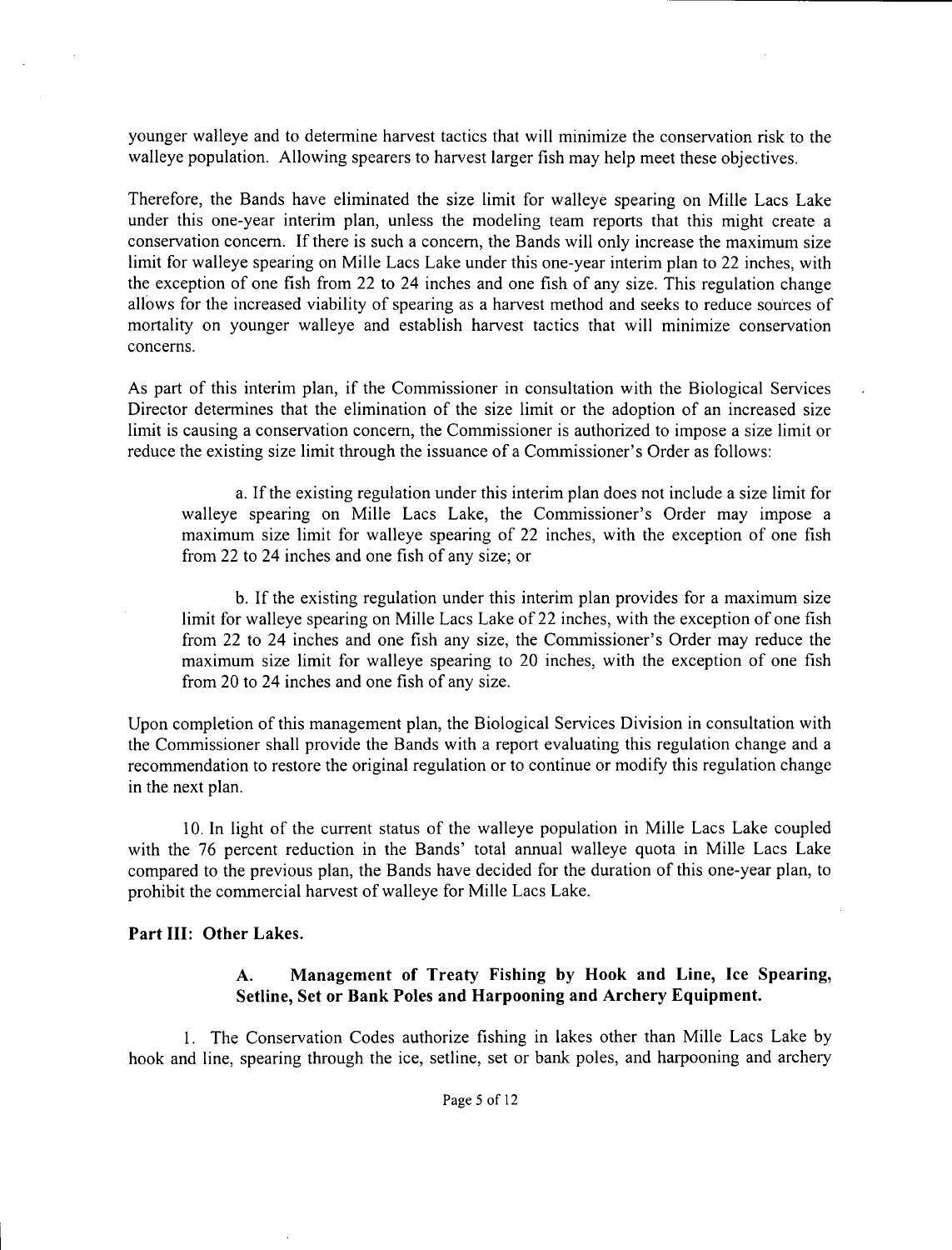equipment. Except for harpooning and archery equipment, these methods can be used to harvest large and smallmouth bass, walleye, northern pike, lake sturgeon, muskellunge, salmonids, white, yellow and rock bass, bluegill, crappie, pumpkinseed, yellow perch, catfish, cisco tullibee) and whitefish, and rough fish. Harpooning and archery equipment may be used to take rough fish only.

2. The Bands intend to manage these fisheries in accordance with the bag limits and other applicable regulatory provisions in the Conservation Codes, provided that only the St. Croix River below Taylor'<sup>s</sup> Falls will be open to harvests of lake sturgeon. The Bands will require an open-water spearing permit in all instances but may authorize the use of <sup>a</sup> valid Tribal Identification Card in lieu of a general fishing permit for all other methods (except netting as provided in Section III.B below). The Bands' experience has shown that Band member harvest using methods other than open-water spearing and netting has been minimal, and they do not anticipate this will change. The Bands will rely upon the processes and procedures of the Minnesota 1837 Ceded Territory Fisheries Committee to evaluate effort and catch in these fisheries.

# B. Management of Treaty Fishing by Open- Water Spearing and Netting.

1. The Conservation Codes also authorize open- water spearing, dip netting, fyke netting and seining in all waters and gillnetting in all lakes in excess of 1000 acres as well as Shakopee, Ogechie, Whitefish, Grindstone, Eleven, Pine, Razor, and South Stanchfield Lakes. In addition to the applicable regulatory provisions in the Codes, the Bands intend to manage these fisheries in accordance with the provisions set forth in this section.

2. The Bands' principal objective is to provide opportunities for open-water spearing and netting for walleye, open-water spearing of other species, and netting of tullibee in these lakes.

3. The Bands will not authorize open-water spear or net fisheries that exceed the threshold level set forth below unless a standard gillnet survey has been conducted on the lake within 24 months before the beginning of the fishing year and <sup>a</sup> quota has been established. The threshold level is:

> for lakes over 1,000 acres, either (a) 3 standard 100-foot gillnet sets per 100 surface acres per year; (b) 0.2 walleye per surface acre taken by open-water spear fishing per year; or (c) a percentage of each component, provided the sum of the percentages does not exceed 100 percent;

> for lakes under 1,000 acres, either (a) 2 standard 100-foot gillnet sets per 100 surface acres per year; (b) 0.2 walleye per surface acre taken by open-water spear fishing per year; or  $(c)$  a percentage of each component, provided the sum of the percentages does not exceed 100 percent;

> the number of gillnet sets will be rounded up to the nearest integer ( for example, in a 1,210 acre lake, the threshold level would be 37 since  $3 \times 12.1 =$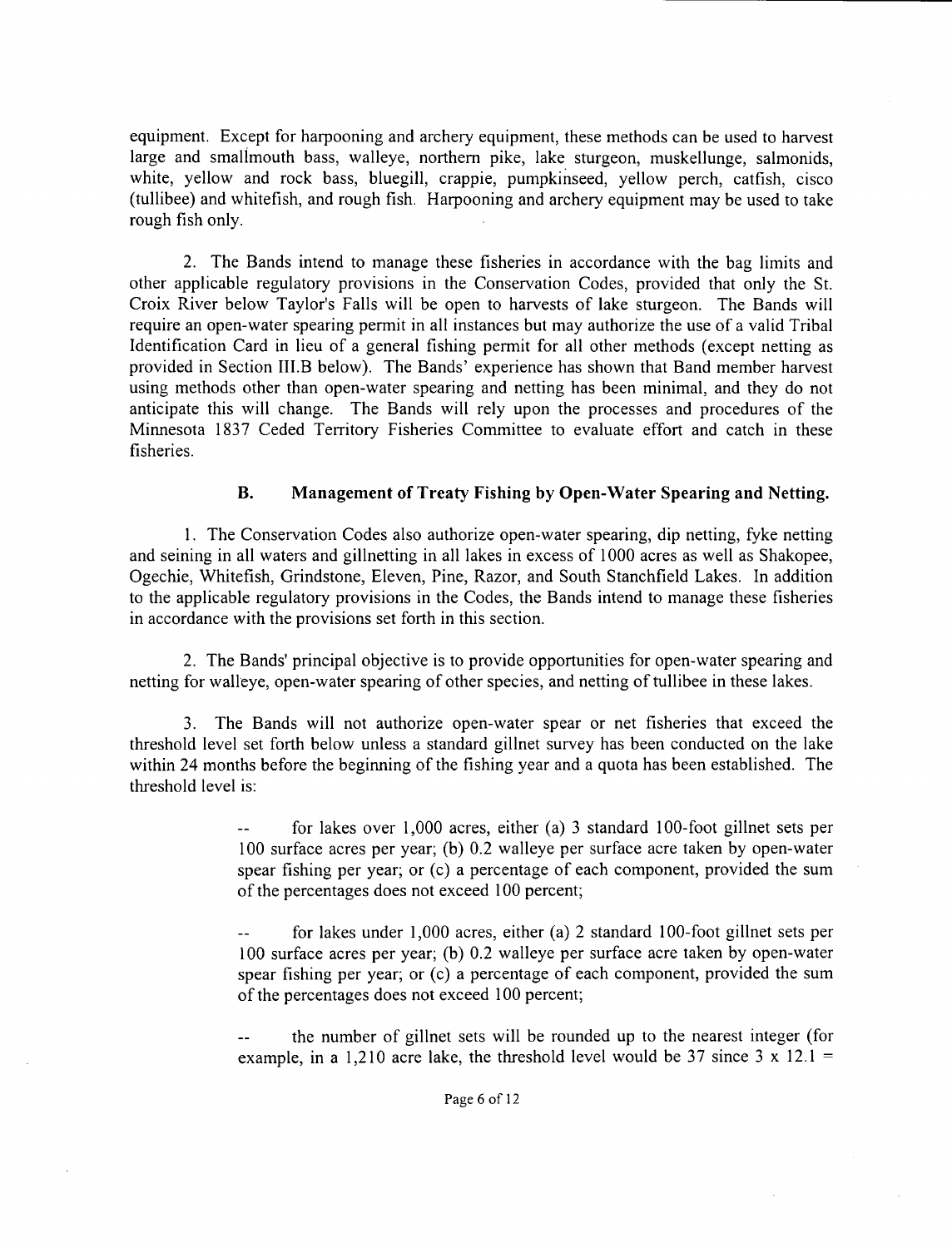When a Band's walleye quota in a particular lake is taken, fishing by that Band for walleye in that lake and all gillnetting by that Band for any species in that lake will be closed, unless another Band releases <sup>a</sup> portion of its own quota to that Band. The Bands will manage openwater spear and net fisheries for species other than walleye in accordance with the hook and line bag limits and other applicable regulatory provisions in the Conservation Codes and the provisions set forth herein. Accordingly, fish in nets in excess of such bag limits must be released if capable of surviving or surrendered under Section 9. <sup>16</sup> of the Conservation Codes if they are not capable of surviving. The Bands will also require that, in lakes over 1, 000 acres, all gillnets have <sup>a</sup> minimum mesh size of 1. <sup>5</sup> inches ( bar measure), in addition to the provision for maximum mesh size  $(1.75 \text{ inches})$  in the Conservation Codes. In lakes under 1,000 acres, the Bands will require that gillnets have a mesh size of 1.75 inches (bar measure). The Bands will not authorize commercial harvests of tullibee in these lakes unless an Agreed Target Harvest Level or other effort limitation is established for tullibee harvests, and will require the use of <sup>a</sup> minimum mesh size of 1.75 inches (bar measure) when fishing for tullibee with gillnets.

4. The annual walleye quotas for each Band in each lake will be determined in accordance with the Inter-tribal Protocol set forth in Part V below, provided that the total quota for all Bands in a given lake will not exceed 50 percent of the Agreed Target Harvest Level<sup>3</sup> for that lake, less the amount reasonably anticipated to be harvested in the fisheries described in Part III.A above.

5. If necessary to provide further assurance that management errors or enforcement problems do not jeopardize stocks, the Bands will adopt additional protective measures on <sup>a</sup> lake-by-lake basis. These measures may include, but are not limited to, time and area closures of spear and net fisheries during the spring spawning season as well as shorter soak times than those authorized in the Conservation Codes. The Bands will in any event limit soak times and/or fishing effort as described in Part II.B.7 above to avoid exceeding their quotas.

6. The Bands do not anticipate any significant incidental catch of muskellunge or sturgeon in gillnet fisheries. The Bands will prohibit gillnetting for muskies and sturgeon, require that all muskies and sturgeon captured in gillnets that are capable of surviving when the net is lifted be released, and require that all muskies and sturgeon not capable of surviving be surrendered under the Conservation Codes Section 9. 16. If incidental harvest of muskies or

<sup>&</sup>lt;sup>3</sup> The "Agreed Target Harvest Level" for a species is the total (treaty and non-treaty) target harvest level determined by the Bands' and State' <sup>s</sup> technical representatives on the basis of the methodology agreed to by the Bands and the State. The Bands' intent to manage for quotas that do not exceed 50 percent of the Agreed Target Harvest Level is conditioned upon the State's management of non-treaty fisheries so that walleye harvests do not exceed the Agreed Target Harvest Level minus the treaty harvests provided for pursuant to this plan. If the State intends to permit larger non-treaty harvests on the theory that <sup>a</sup> portion of those harvests comprise immature fish, then adjustments in the methodology for determining treaty harvest limits will be necessary.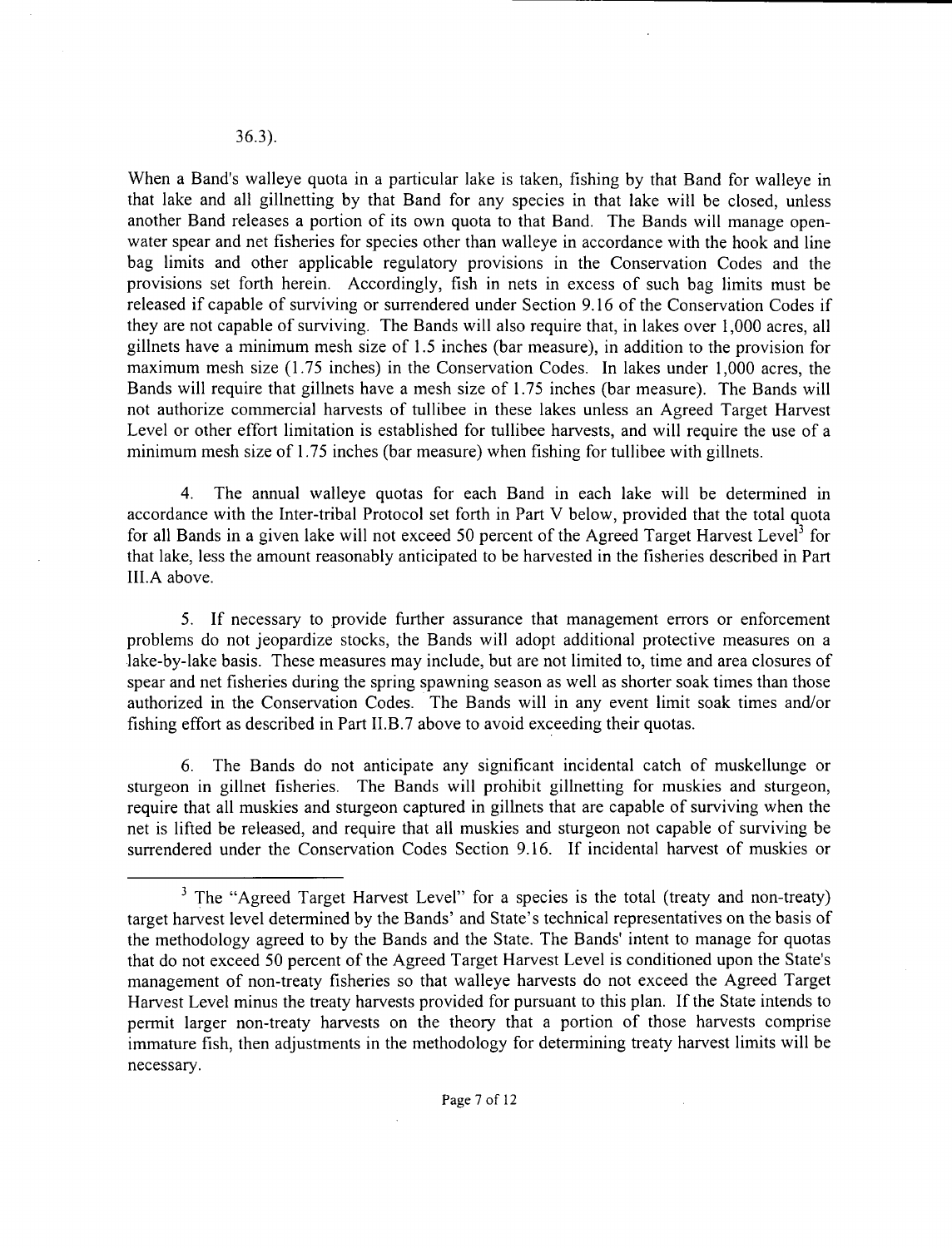sturgeon becomes <sup>a</sup> problem, the Bands will limit soak times to facilitate their release while they are still capable of surviving. The Bands will also impose time and area restrictions to avoid incidental harvest of muskies and sturgeon if necessary. The Bands will close gillnet fishing on <sup>a</sup> lake when the harvest of northern pike over 23 inches in gillnets exceeds 1. 15 pounds per acre for that lake.

7. The Bands will monitor all open- water spear and net fisheries in accordance with the provisions of the Conservation Codes. All fish taken by open- water spearing and netting will be identified to species, counted and weighed in the aggregate. For walleye, length and sex will be taken from the first 100 fish per night and from all fish taken by the last boating party of the night for each lake. Additional fish may be measured upon request by law enforcement personnel.

### Part IV: Rivers

# A. Management of Treaty Fishing by Hook and Line, Ice Spearing, Setline, Set or Bank Poles and Harpooning and Archery Equipment.

1. The Conservation Codes authorize fishing in rivers by hook and line, spearing through the ice, setline, set or bank poles, and harpooning and archery equipment. Except for harpooning and archery equipment, these methods can be used to harvest large and smallmouth bass, walleye, northern pike, muskellunge, lake sturgeon, salmonids, white, yellow and rock bass, bluegill, crappie, pumpkinseed, yellow perch, catfish, cisco ( tullibee) and whitefish, and rough fish. Harpooning and archery equipment may be used to take rough fish only.

2. The Bands intend to manage these fisheries in accordance with the bag limits and other applicable regulatory provisions in the Conservation Codes, provided that only the St. Croix River below Taylor Falls will be open to lake sturgeon harvests. The Bands will require an open-water spearing permit in all instances but may authorize the use of <sup>a</sup> valid Tribal Identification Card in lieu of a general fishing permit for all other methods (except netting as provided in Section IV.B below). The Bands' experience has shown that Band member harvest using methods other than open-water spearing and netting has been minimal, and they do not anticipate this will change. The Bands will rely upon the processes and procedures of the Minnesota 1837 Ceded Territory Fisheries Committee to evaluate effort and catch in fisheries on rivers.

## B. Management of Treaty Fishing by Open-Water Spearing and Netting.

1. The Conservation Codes also authorize open water spearing, dip netting, fyke netting and seining in all rivers and gillnetting in the approximately five miles of the Rum River connecting Ogechie, Onamia and Shakopee Lakes and in the first 20 miles of the St. Croix River downstream of the point where the river commences as the border between Minnesota and Wisconsin. For purposes of this interim treaty fisheries management plan, the Bands intend to limit the use of these methods in rivers to open-water spearing and fyke netting and will close all waters except the St. Croix River below Taylor Falls to harvests of lake sturgeon.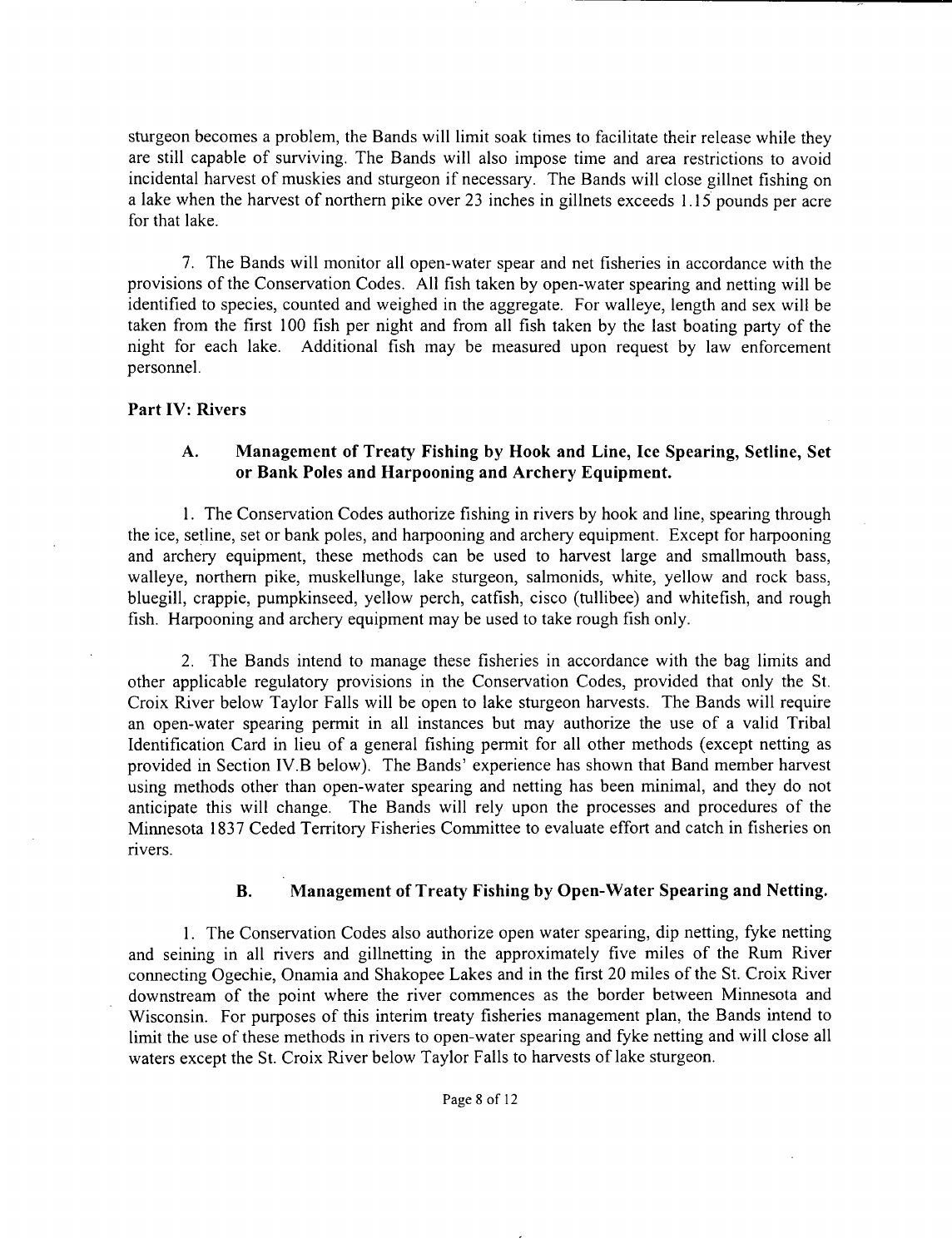2. These fisheries ( open-water spearing and fyke netting in rivers) will be managed in accordance with the applicable regulatory provisions in the Conservation Codes ( including angling bag limits). In addition, during the spawning season, the Bands will open river segments to open-water spearing on alternate days only.

3. The Bands will monitor all open-water spear and net fisheries in accordance with the provisions of the Conservation Codes. In addition, all fish taken by spearing and netting will be identified to species and counted. For walleye, length and sex will be taken from first 100 fish per night and from all fish taken by the last boating party of the night for each river segment. Additional fish may be measured upon request by law enforcement personnel.

4. The Bands will limit the harvest of muskellunge in the Mississippi River to no more than ten $(10)$  fish per year.

#### Part V: Inter-tribal Protocol.

1. As set forth in the Conservation Codes, Section 1. 04, no member of any Band may fish within the area depicted in Figure <sup>1</sup> thereto, which includes the southwestern portion of Mille Lacs Lake, the eastern half of Whitefish Lake, Ogechie, Shakopee and Onamia Lakes, and the portion of the Rum River connecting Mille Lacs, Ogechie, Shakopee and Onamia Lakes, without permission of the Mille Lacs Band. The Mille Lacs Band agrees to make its lands available to members of the Wisconsin Bands and the Fond du Lac Band to launch their boats into Mille Lacs Lake.

2. No later than January <sup>15</sup> of each year the Biological Services Director shall notify each of the Bands of the total annual quotas and caps for all Bands for open-water spearing and netting for the upcoming year, as determined in accordance with this plan.

3. No later than February <sup>15</sup> of each year the Bands shall convene <sup>a</sup> meeting and designate their desired harvest in open-water spear and net fisheries for which a total quota or cap has been established. At their initial meeting and at such further meetings as they may deem advisable, the Bands shall consider such accommodations and adjustments as may harmonize their respective harvest designations and shall consider any policy questions.

4. The Bands' harvest designations for Mille Lacs Lake shall be subject to the following special provisions:

a. Band Quotas of Mille Lacs Lake Walleye. For the fishing year under this interim plan ( the fishing year commencing April 1, 2014 or as otherwise established pursuant to a Commissioner's Order), the Bands' quotas of Mille Lacs Lake Walleye will be:

Mille Lacs 5,000 pounds Bad River 1,700 pounds Fond du Lac 3,300 pounds

Page 9 of <sup>12</sup>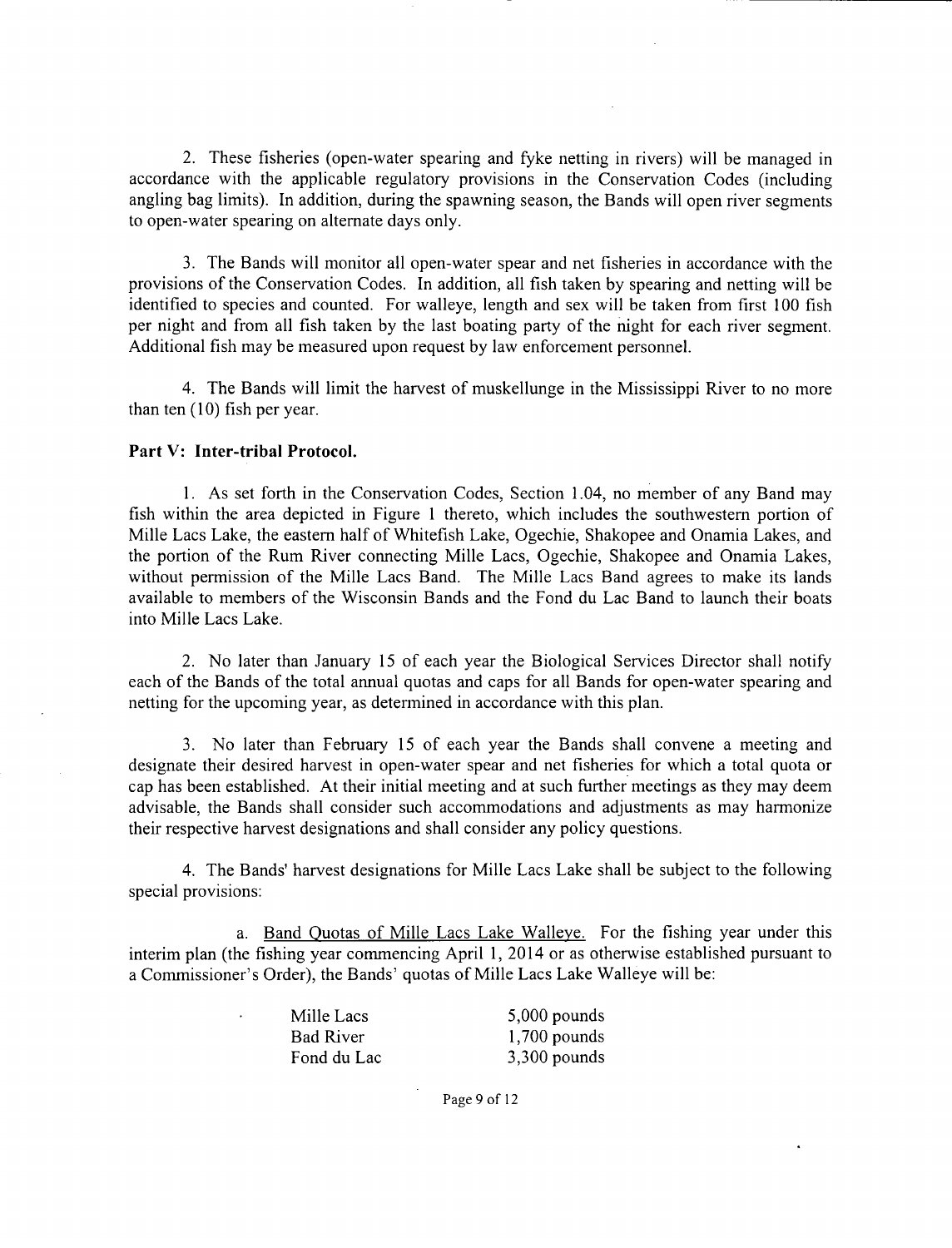| Lac Courte Oreilles  | 1,400 pounds   |
|----------------------|----------------|
| Lac du Flambeau      | $1,700$ pounds |
| Red Cliff            | 1,700 pounds   |
| Sokaogon (Mole Lake) | 800 pounds     |
| St. Croix            | 900 pounds     |
| Total                | 16500 pounds   |

The remaining 600 pound portion of the total annual walleye quota for all Bands as provided in Section II.B above (17,100 pounds) will be pooled and will be available to all of the Bands for purposes of the incidental catch of walleye while netting for perch in Mille Lacs Lake.

b. Re-Allocation of Band Quotas of Mille Lacs Lake Walleye: Each Band has the right to re- allocate all or any portion of its quota of Mille Lacs Lake Walleye to any other Band before or during the spring fishery. Any unused portions of the quotas of the Wisconsin Bands and the Fond du Lac Band ( not including the 600 pounds reserved for the incidental catch of walleye while netting for perch in Mille Lacs Lake) as of May <sup>15</sup> will be pooled ( the " Pooled Amount"). Fifty percent of the Pooled Amount will be available to the Mille Lacs Band for the duration of the fishing year (along with any unused portion of the Mille Lacs Band's own quota). The other 50% of the Pooled Amount will be available to the Wisconsin Bands and the Fond du Lac Band for purposes of <sup>a</sup> fall netting or spearing fishery for walleye in Mille Lacs Lake. To implement this provision, the Wisconsin Bands and the Fond du Lac Band will notify each other and the Mille Lacs Band over the summer of their interest, if any, in conducting <sup>a</sup> fall netting or spearing fishery for walleye in Mille Lacs Lake, and by September <sup>15</sup> will determine how to allocate their 50% share of the Pooled Amount among those Bands who are interested in conducting such <sup>a</sup> fishery. If the interested Bands do not reasonably need 50% of the Pooled Amount to conduct such <sup>a</sup> fishery, the balance will be made available to the Mille Lacs Band for its use during the duration of the fishing year  $(i.e.,$  until March 31 or as otherwise established pursuant to a Commissioner's Order).

c. Northern Pike: The Bands' share of the Mille Lacs Lake Northern Pike cap for the fishing year under this interim plan ( the fishing year commencing April 1, <sup>2014</sup> or as otherwise established pursuant to a Commissioner's Order) is 50,000 pounds, which will be allocated as follows:

| $27,500$ pounds |
|-----------------|
| $3,200$ pounds  |
| $4,000$ pounds  |
| $3,200$ pounds  |
| $3,200$ pounds  |
| $3,200$ pounds  |
| $2,500$ pounds  |
| $3,200$ pounds  |
| 50,000 pounds   |
|                 |

5. At the conclusion of their meeting(s), but in no case later than March 15, the Bands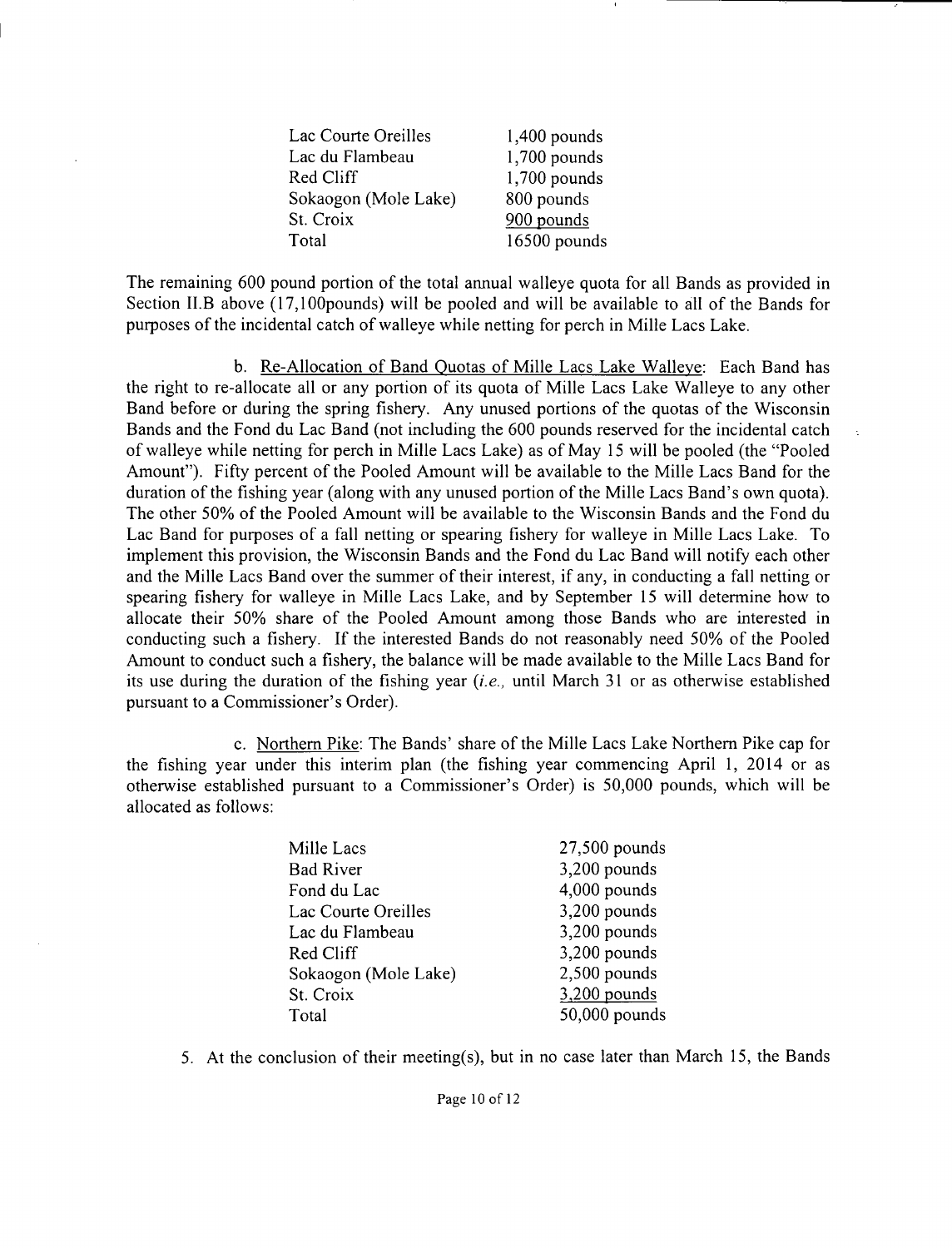shall file and publish their Final Report and Declaration on Open-Water Spearing and Netting in the Minnesota Ceded Territory for the upcoming fishing year (Final Report). The Final Report shall set forth the quotas and caps for each Band's harvest in open-water spear and net fisheries that are subject to quota management for the upcoming year, which collectively shall not exceed the total quotas and caps for all Bands in such fisheries as determined under this plan.

6. The Biological Services Director is authorized to make pro rata reductions in Band designations if necessary to complete the Final Report in compliance with Parts <sup>4</sup> and <sup>5</sup> above and other applicable provisions of this plan.

7. The Final Report shall conclusively establish those bodies of water in the Minnesota ceded territory open for those open- water spear and net fisheries that are subject to quota management during the upcoming fishing year and the amounts of fish to be harvested by each of the Bands using those methods. Except as otherwise provided in paragraph V.4.b above, any Band may transfer any portion of its declaration to any other Band.

8. All Bands shall manage their fisheries to comply with the provisions of the Final Report. The Biological Services Director is authorized to close fishing by members of any Band or implement other management measures authorized by this plan or the Code to prevent that Band from exceeding the harvest levels in the Final Report or in any other manner violating the provisions of the Final Report.

9. The Biological Services Director shall promptly transmit <sup>a</sup> copy of the Final Report upon its completion to the Minnesota Department of Natural Resources ("MDNR").

10. The Commissioner is authorized to change the annual quota year under Section 9.03 of the Conservation Codes through the issuance of a Commissioner's Order if, in consultation with the Biological Services Director, it is determined that due to early ice-out conditions the annual quota year should begin on <sup>a</sup> date prior to April <sup>1</sup> or end on <sup>a</sup> date prior to March 31.

11. The provisions in this paragraph <sup>11</sup> shall apply to bodies of water other than Mille Lacs Lake. Prior to June 1, the Biological Services Director shall notify the MDNR no later than 1: 00 pm of the bodies of water which the Bands have designated for open-water spearing that night. The Biological Services Director also shall notify the MDNR no later than 3: 00 pm during the spring fishery of the Band spearing harvest which occurred the previous night. After May 31, the Biological Services Director shall provide similar advance notice to the MDNR of the bodies of water designated for spearing, and shall report the harvest to the MDNR monthly. Each of the Bands will provide the Director with the information needed to provide the notices specified in this paragraph. The Biological Services Director shall promptly notify the MDNR of the issuance and provisions ( including location) of any gillnet permit. Each of the Bands will provide the Director with the information needed to provide the, notices specified in this paragraph.

12. The provisions of this paragraph <sup>12</sup> shall apply to Mille Lacs Lake. Prior to June 1, the Biological Services Director shall provide daily notice by 1: 00 pm to the MDNR of landings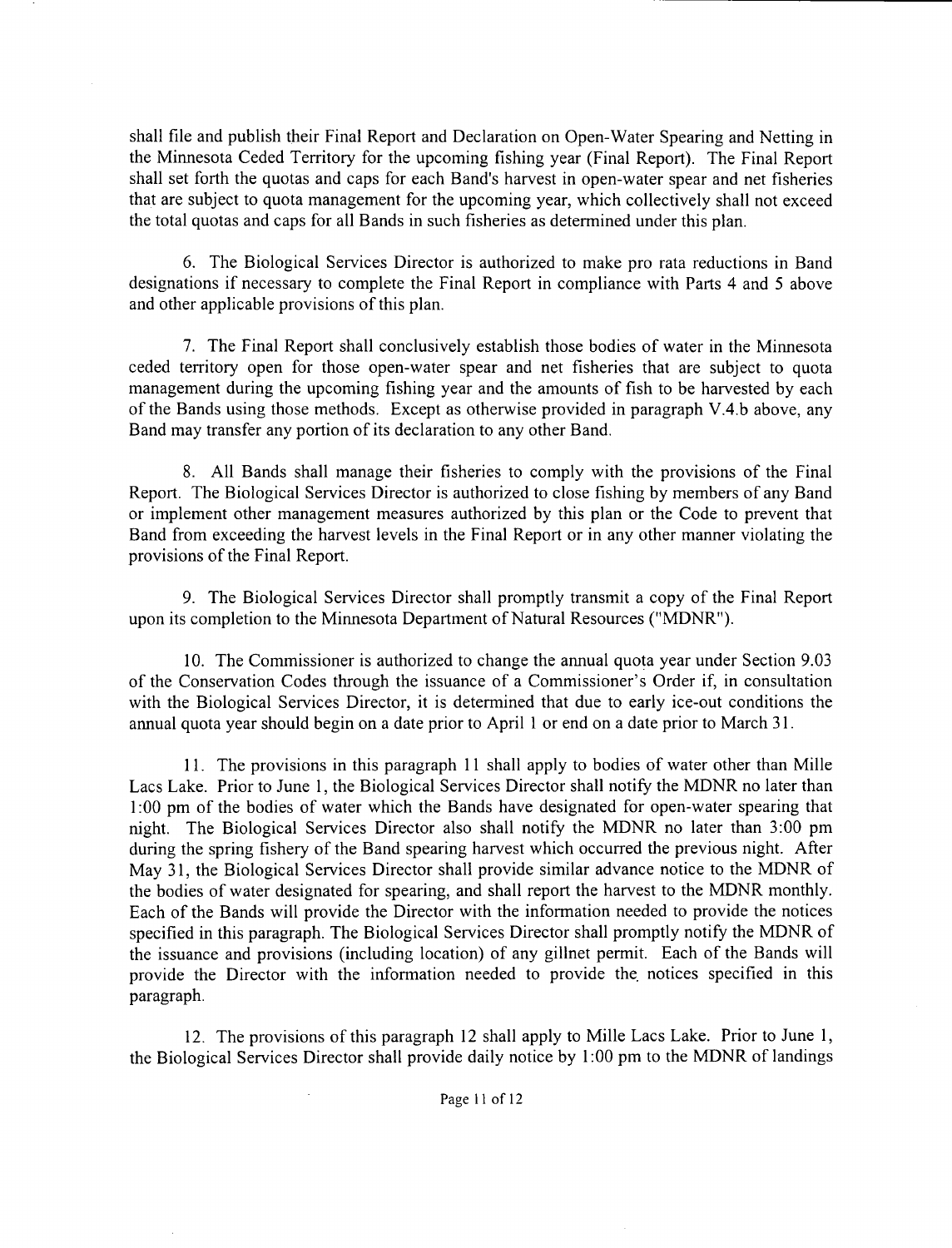open for landing fish that have been harvested in open-water spearing or gilinet fisheries and of the Bands that have authorized such fisheries. The Biological Services Director shall also provide daily notice by 3:00 pm to the MDNR during the spring fishery of each Band's combined spearing and gillnetting harvest of walleye and its combined spearing and gillnetting harvest of northern pike that occurred the previous day. After May 31, the Biological Services Director shall provide similar advance notice to the MDNR of landings open for landing fish that have been harvested in open-water spearing or gilinet fisheries and of the Bands that have authorized such fisheries, and shall report the harvest to the MDNR monthly. Each of the Bands will provide the Director with the information needed to provide the notices specified in this paragraph.

13. The allocation of treaty harvest opportunities among the Bands as set forth in this plan is the product of compromise and negotiation among the Bands, and shall be effective only for the duration of this plan. The Bands reserve all rights and claims they may have vis-a-vis one another with respect to the allocation of treaty harvest opportunities in the future, and nothing herein shall limit, prejudice or otherwise affect the assertion of such rights or claims upon the expiration of this plan, or create <sup>a</sup> precedent for future inter-tribal allocations. Any use or construction of this plan to limit, prejudice or otherwise affect such rights or claims or as such <sup>a</sup> precedent is unauthorized and improper.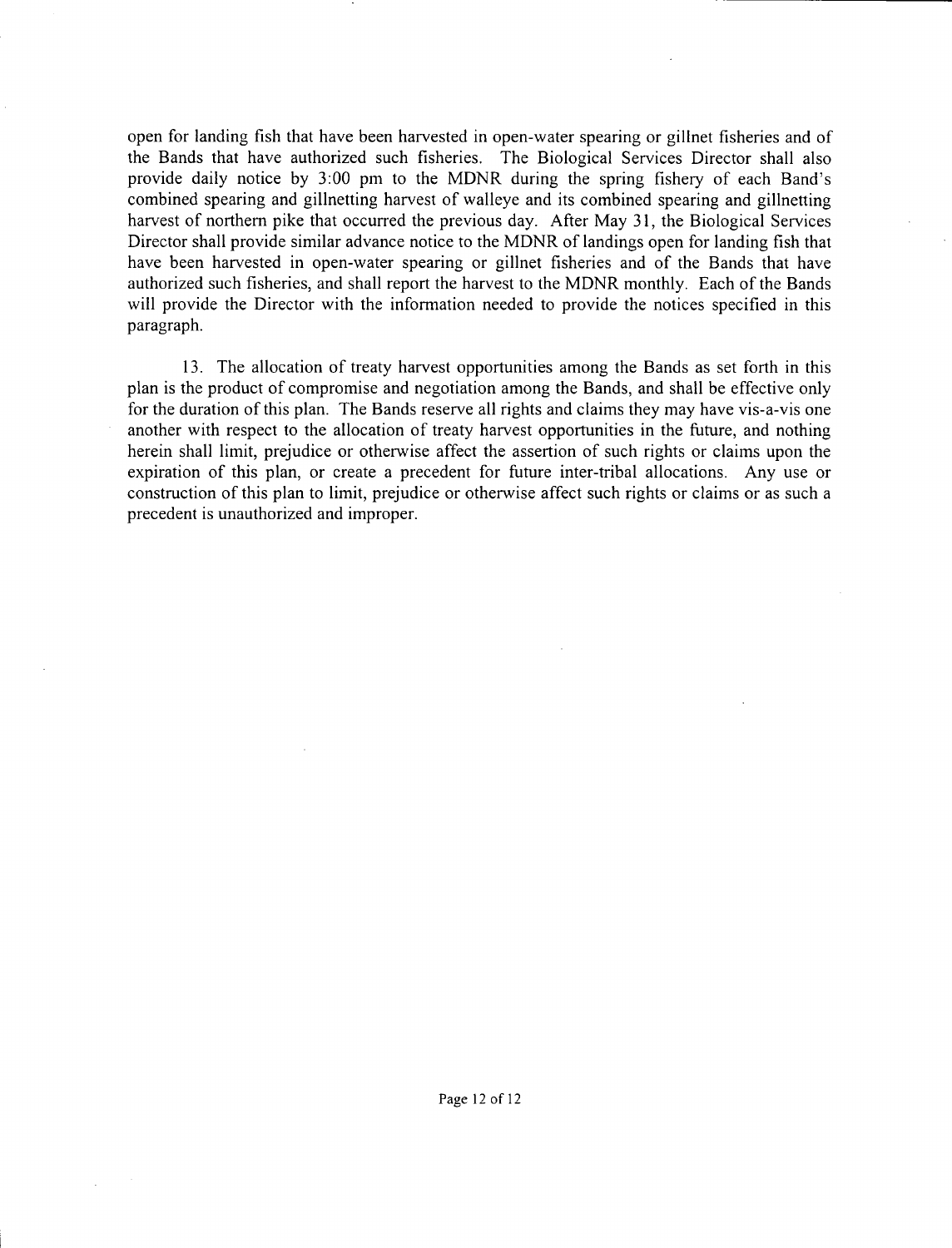### **Amendments** to the 1837 Conservation Code for the Minnesota Ceded Territory

# CHAPTER 9 - FISH HARVESTING REGULATIONS

## 9.05 Seasons, Methods, Bag Limits, and Size Limits.

[Subsections  $(1) - (3)$  unchanged].

 $(4)$  Except as provided in subsection  $(5)$  below, the following table hereby establishes the open season, permissible methods, daily bag limits and size limits for the enumerated species of fish in the identified locations:

| <b>Kind of Fish</b><br>and Locality              | <b>Methods</b><br>Permitted                                                                      | <b>Open Season</b><br>(Dates are | <b>Bag Limit</b><br>Inclusive)                                          | Maximum or<br><b>Minimum Size</b><br>Limits |
|--------------------------------------------------|--------------------------------------------------------------------------------------------------|----------------------------------|-------------------------------------------------------------------------|---------------------------------------------|
|                                                  | (a) Largemouth and Smallmouth Bass.                                                              |                                  |                                                                         |                                             |
| (i) All waters                                   | Open water hook $\&$<br>line fishing, ice<br>fishing (including<br>spearing when ice<br>fishing) | Year Around                      | 20per person/<br>day                                                    | None                                        |
| (ii) All waters                                  | Open water spear-<br>ing subject to<br>Section 9.06, and<br>snagging                             | Year Around                      | 20per person/<br>day except as<br>provided otherwise<br>in Section 9.06 | None                                        |
| (iii) All waters                                 | Setline, set or bank<br>pole subject to<br>Section 9.09                                          | Year Around                      | 20 per person/<br>day                                                   | None                                        |
| (iv) All waters                                  | All nets (except<br>gillnets) subject<br>to Section 9.07                                         | Year Around                      | 20per person/<br>day except as<br>provided otherwise<br>in Section 9.07 | None                                        |
| (v) Waters desig-<br>nated in section<br>9.08(2) | Gillnets subject<br>to Section 9.08                                                              | June 1 to<br>March 1             | See Section 9.08<br>(2)(c)                                              | None                                        |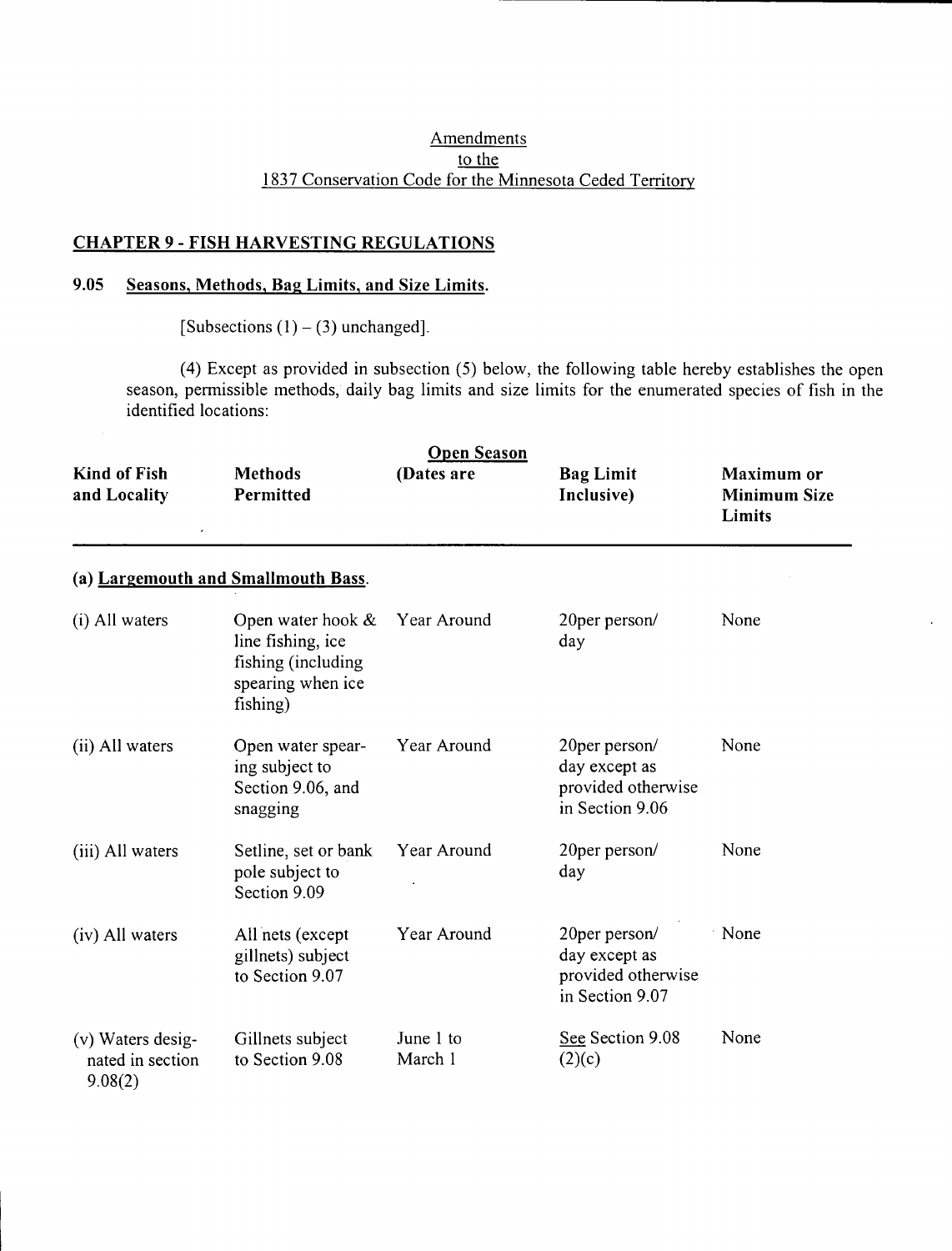| <b>Kind of Fish</b><br>and Locality              | <b>Methods</b><br>Permitted                                                                      | <b>Open Season</b><br>(Dates are                                     | <b>Bag Limit</b><br>Inclusive)                                  | <b>Maximum</b> or<br><b>Minimum Size</b><br><b>Limits</b>                                                                                                                                                                                                                                                                                                                        |
|--------------------------------------------------|--------------------------------------------------------------------------------------------------|----------------------------------------------------------------------|-----------------------------------------------------------------|----------------------------------------------------------------------------------------------------------------------------------------------------------------------------------------------------------------------------------------------------------------------------------------------------------------------------------------------------------------------------------|
| (b) Walleye.                                     |                                                                                                  |                                                                      |                                                                 |                                                                                                                                                                                                                                                                                                                                                                                  |
| (i) All water                                    | Open water hook $\&$<br>line fishing, ice<br>fishing (including<br>spearing when ice<br>fishing) | Year Around                                                          | 10 per person/<br>day                                           | None                                                                                                                                                                                                                                                                                                                                                                             |
| (ii) All waters                                  | Open water spear-<br>ing subject to<br>Section 9.06, and<br>snagging                             | Year Around                                                          | Established by<br>permits issued<br>pursuant to<br>Section 9.06 | Maximum of 20 inches<br>except each fisher may<br>take one fish 20-24<br>inches and one fish<br>any size per permit<br>provided that, during<br>the $2014-2015$ fishing<br>year there shall be no size<br>limit for Mille Lacs Lake<br>unless imposed by a<br>Commissioner's Order in<br>accordance with the<br>Bands' 2013-2014<br><b>Interim Fisheries</b><br>Management Plan. |
| (iii) All waters                                 | All nets (except<br>gillnets) subject<br>to Section 9.07                                         | Year Around                                                          | Established by<br>permits issued<br>pursuant to<br>Section 9.07 | Identifiable males<br>only prior to May<br>1. Maximum of<br>20 inches there-<br>after.                                                                                                                                                                                                                                                                                           |
| (iv) All water                                   | Setline, set or<br>bank pole subject to<br>Section 9.09                                          | Year Around                                                          | 10 per person/<br>day                                           | None                                                                                                                                                                                                                                                                                                                                                                             |
| (v) Waters desig-<br>nated in Section<br>9.08(2) | Gillnets subject<br>to Section 9.08                                                              | June 1 to March<br>1, except Mille<br>Lacs Lake open<br>Year Around, | See Section<br>9.08(2)(c)                                       | None                                                                                                                                                                                                                                                                                                                                                                             |

 $\bar{\gamma}$